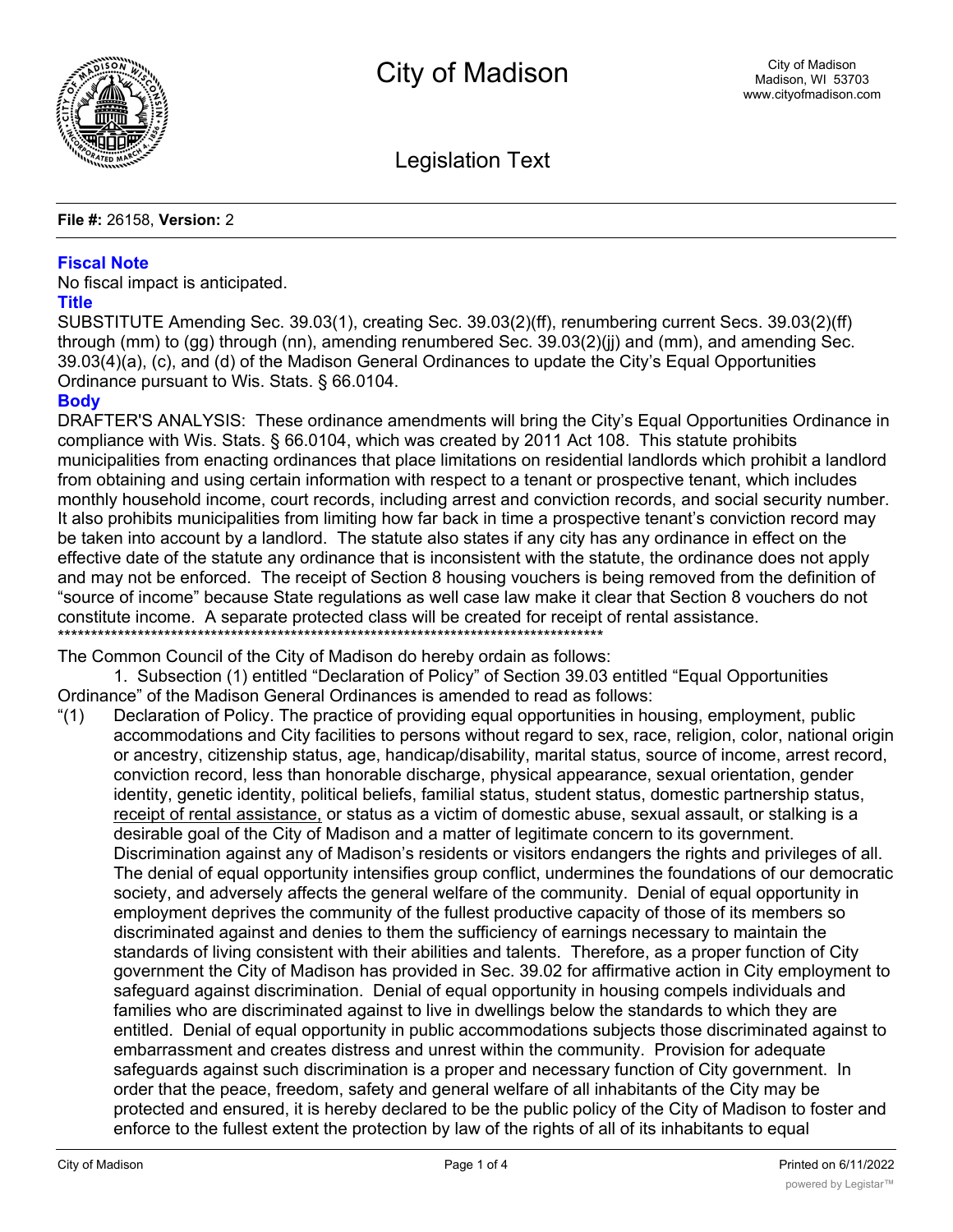opportunity to gainful employment, housing, and the use of City facilities and public accommodations without regard to sex, race, religion, color, national origin or ancestry, citizenship status, age, handicap/disability, marital status, source of income, arrest record, conviction record, less than honorable discharge, physical appearance, sexual orientation, gender identity, genetic identity, political beliefs, familial status, student status, domestic partnership status, or status as a victim of domestic abuse, sexual assault, or stalking. To fully effectuate this policy of promoting nondiscrimination, the City shall endeavor to eliminate all discrimination that may occur in its own employment, housing, and public accommodation practices and in the use of City facilities. By adopting Sec. 39.05 of these ordinances, the Common Council has attempted to make sure that City facilities and programs that receive City financial assistance are accessible to all persons, including persons with disabilities. The City will deal positively and constructively with all claims of discrimination filed against it through utilization of the procedures outlined in this ordinance."

2. Subdivision (g) of Subsection (2) entitled "Definitions" of Section 39.03 entitled "Equal Opportunities Ordinance" of the Madison General Ordinances is herein amended by amending to read as follows:

"(g) Conviction record includes, but is not limited to, information indicating that a person has been convicted of a felony, misdemeanor or other offense, placed on probation, fined, imprisoned or paroled pursuant to any law enforcement or military authority. In addition, "conviction record" as used in Sec. 39.03(4)(d), relating to discrimination in housing, shall also include information indicating that a person has been convicted of a civil ordinance violation (forfeiture)."

3. Subdivision (ff) of Subsection (2) entitled "Definitions" of Section 39.03 entitled "Equal Opportunities Ordinance" of the Madison General Ordinances is herein amended by creating to read as follows:

"(ff) "Receipt of rental assistance" means receipt of rental assistance under Title 24 Code of Federal Regulations, Subtitle B, Chapter VII (commonly known as the Section 8 program), or any other rental assistance that is not considered household income."

4. Current Subdivisions (ff) through (mm) of Subsection (2) entitled "Definitions" of Section 39.03 entitled "Equal Opportunities Ordinance" of the Madison General Ordinances are renumbered to Subdivisions (gg) through (nn), respectively.

5. Newly renumbered Subdivision (jj) of Subsection (2) entitled "Definitions" of Section 39.03 entitled "Equal Opportunities Ordinance" of the Madison General Ordinances is amended to read as follows:

"(iij) Source of income includes, but shall not be limited to, moneys received from public assistance, (including rental assistance under Title 24 Code of Federal Regulations Subtitle B, Chapter VII, commonly known as the "Section 8 housing" program), pension, and Supplementary Security Income (SSI). Source of income shall be limited to legally derived income."

6. Newly renumbered Subdivision (mm) of Subsection (2) entitled "Definitions" of Section 39.03 entitled "Equal Opportunities Ordinance" of the Madison General Ordinances is amended to read as follows:

"(llmm) Protected class membership means a group of natural persons, or a natural person, who may be categorized because of their ability to satisfy the definition of one or more of the following groups or classes: sex, race, religion, color, national origin or ancestry, citizenship status, age, handicap/disability, marital status, source of income, arrest record or conviction record, less than honorable discharge, physical appearance, sexual orientation, gender identity, genetic identity, political beliefs, familial status, student, domestic partner, or receipt of rental assistance."

7. Subdivision (a) of Subsection (4) entitled "Housing" of Section 39.03 entitled "Equal Opportunities Ordinance" of the Madison General Ordinances is amended to read as follows:

- "(a) To refuse to transfer, sell, rent or lease, to refuse to negotiate for the sale, lease, or rental or otherwise to make unavailable, deny or withhold from any person such housing because of such person's protected class membership<del>, the fact that a person declines to disclose their Social Security Number</del> when such disclosure is not compelled by state or federal law or status as a victim of domestic abuse, sexual assault, or stalking; Pursuant to Wis. Stat. § 66.0104(2), arrest record and conviction record are not considered protected classes for the purposes of this section;"
	- 8. Subdivision (c) of Subsection (4) entitled "Housing" of Section 39.03 entitled "Equal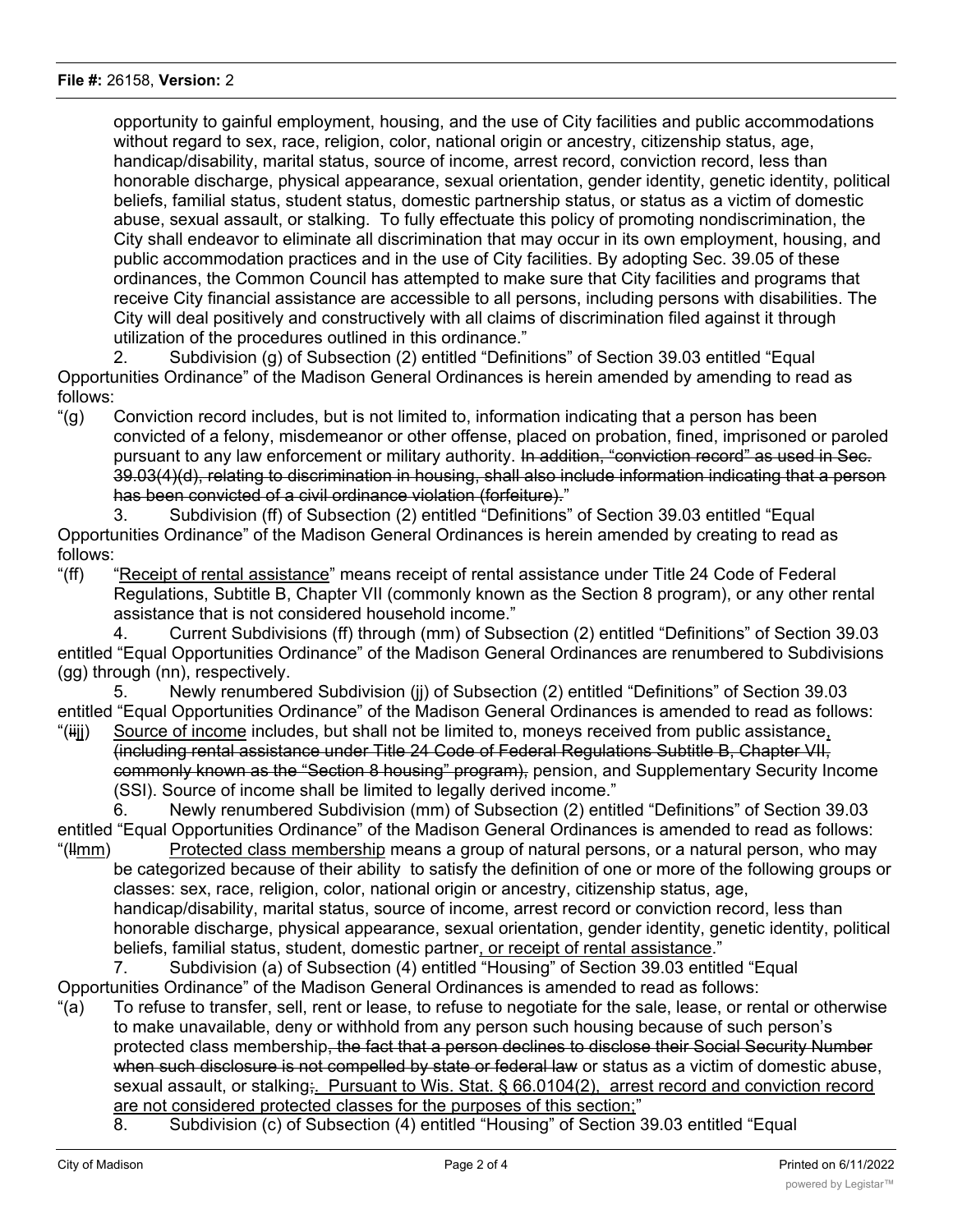## **File #:** 26158, **Version:** 2

Opportunities Ordinance" of the Madison General Ordinances is amended to read as follows:

"(c) To falsely represent that a dwelling is not available for inspection, sale, or rental because of such person's protected class membership or status as a victim of domestic abuse, sexual assault, or stalking; or other tenants in such a manner as to diminish their enjoyment of the premises by adversely affecting their health, safety and welfare. A person who has received written notice from the Madison Police Department that a drug nuisance under Wis. Stat. § 823.113, exists on property for which the person is responsible as owner may take action to eliminate the nuisance, including but not limited to, eviction of residents, provided such action is not a subterfuge to evade the provisions of this ordinance. Pursuant to Wis. Stat. § 66.0104(2), arrest record and conviction record are not considered protected classes for the purposes of this section."

9. Subdivision (d) of Subsection (4) entitled "Housing" of Section 39.03 entitled "Equal Opportunities Ordinance" of the Madison General Ordinances is amended to read as follows:

- "(d) To discriminate against any person because of such person's protected class membership the fact that a person declines to disclose their Social Security Number when such disclosure is not compelled by state or federal law or status as a victim of domestic abuse, sexual assault, or stalking; in the terms, conditions or privileges pertaining to the transfer, sale, rental or lease of any housing, or in the furnishing of facilities or services in connection therewith, or in any other manner. Pursuant to Wis. Stat. § 66.0104(2), arrest record and conviction record are not considered protected classes for the purposes of this section.
	- 1. Exclusions for Certain Convictions. This ordinance does not prohibit eviction or refusal to rent or lease residential property because of the conviction record of the tenant or applicant or a member of the tenant's or applicant's household, if the circumstances of the offense bear a substantial relationship to tenancy. The phrase "circumstances of any offense(s) bear a substantial relationship to tenancy" means the offense is such that, given the nature of the housing, a reasonable person would have a justifiable fear for the safety of landlord or tenant property or for the safety of other residents or employees. Provided that the circumstances of the offense bear a substantial relationship to tenancy, such offenses may include but are not limited to the following:
		- a. disorderly conduct involving disturbance of neighbors,
		- b. disorderly conduct involving destruction of property,
		- c. at least two or more misdemeanor drug-related convictions related to the manufacture, delivery or sale of a controlled substance or any drug-related felonious criminal activity,
		- d. criminal activity involving violence to persons such as murder, child abuse, sexual assault, battery, aggravated assault, assault with a deadly weapon;
		- e. criminal activity involving violence to or destruction of property, such as arson, vandalism, theft, burglary, criminal trespass to a dwelling;
		- f. at least two or more civil ordinance violation (forfeiture) convictions within a twelve (12) month period for violations relating to disturbance of neighbors or injury to persons or property.

A person who has received written notice from the Madison Police Department that a drug nuisance under Wis. Stat. § 823.113, exists on property for which the person is responsible as owner may take action to eliminate the nuisance, including but not limited to, eviction of residents, provided such action is not a subterfuge to evade the provisions of this ordinance.

- 2. Time Limits on Exclusions. The exclusion for certain convictions shall not apply if more than two (2) years have elapsed since the applicant or member of the tenant's or applicant's household was placed on probation, paroled, released from incarceration or paid a fine for offenses set forth in Paragraph 1. unless the offense is one which must be reported under the Sex Offender Reporting Requirement of Wis. Stat. § 973.048.
- 3. Reserved For Future Use.
- 4. Mandatory Recordkeeping Procedures. Notwithstanding the provisions contained in Paragraph 1. above, a person may not refuse to rent or lease residential property because of the

conviction record of the applicant or a member of the application  $\mathcal{C}$  application  $\mathcal{C}$